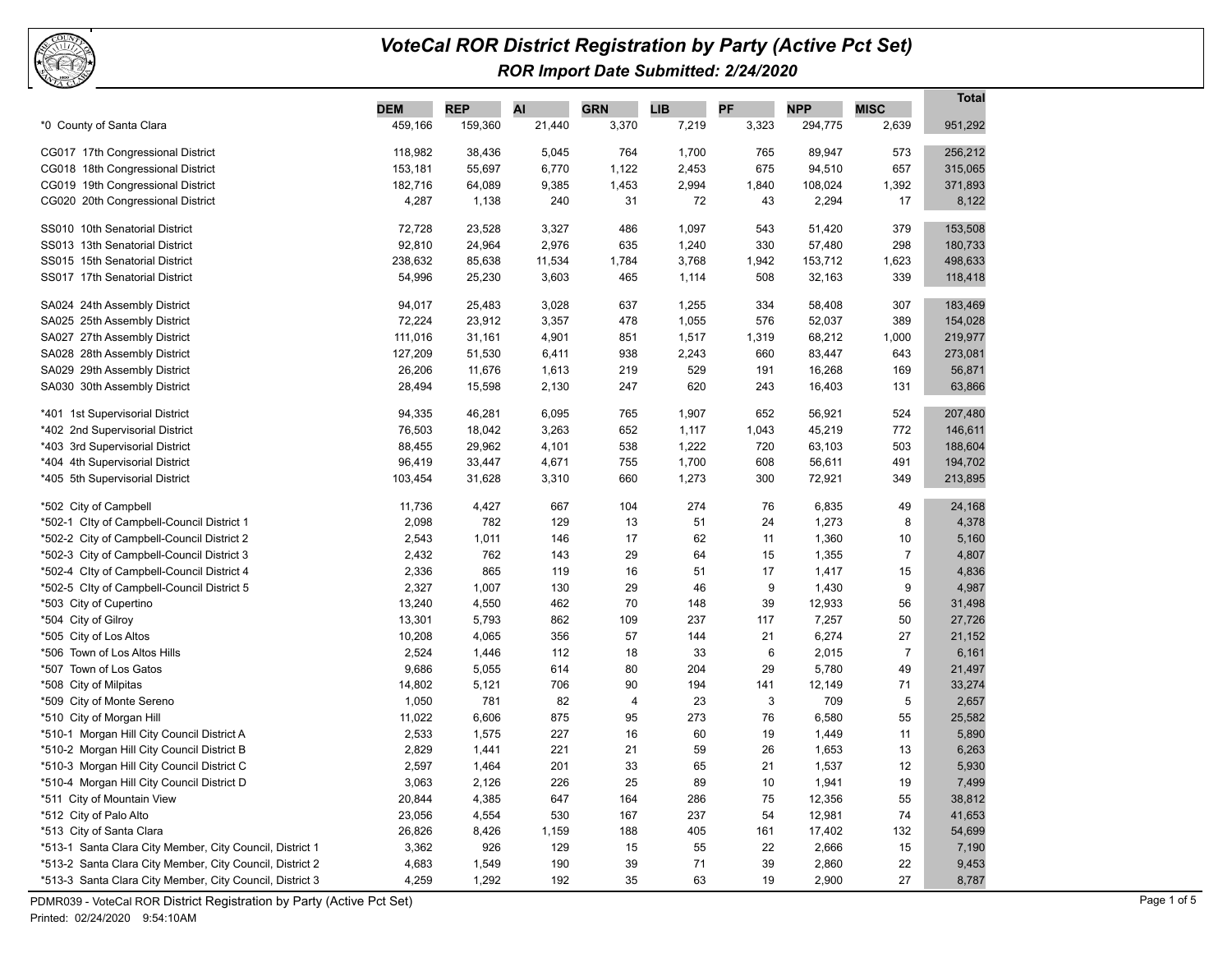|                                                          | <b>DEM</b> | <b>REP</b> | AI     | <b>GRN</b> | <b>LIB</b> | PF           | <b>NPP</b> | <b>MISC</b> | Total   |
|----------------------------------------------------------|------------|------------|--------|------------|------------|--------------|------------|-------------|---------|
| *513-4 Santa Clara City Member, City Council, District 4 | 4,337      | 1,402      | 182    | 37         | 75         | 21           | 2,904      | 17          | 8,975   |
| *513-5 Santa Clara City Member, City Council, District 5 | 4,739      | 1,383      | 235    | 32         | 77         | 32           | 2,620      | 29          | 9,147   |
| *513-6 Santa Clara City Member, City Council, District 6 | 5,446      | 1,874      | 231    | 30         | 64         | 28           | 3,452      | 22          | 11,147  |
| *514 City of Saratoga                                    | 8,720      | 4,750      | 353    | 38         | 114        | 22           | 7,550      | 31          | 21,578  |
| *515 City of Sunnyvale                                   | 31,830     | 9,545      | 1,225  | 209        | 500        | 163          | 21,667     | 123         | 65,262  |
| *520 City of San Jose                                    | 239,540    | 80,204     | 11,545 | 1,808      | 3,717      | 2,181        | 150,636    | 1,736       | 491,367 |
| *520-1 San Jose-Council District 1                       | 21,021     | 6,919      | 919    | 146        | 352        | 132          | 15,747     | 126         | 45,362  |
| *520-10 San Jose-Council District 10                     | 24,786     | 11,685     | 1,404  | 168        | 418        | 155          | 15,885     | 133         | 54,634  |
| *520-2 San Jose-Council District 2                       | 24,493     | 8,750      | 1,383  | 202        | 438        | 225          | 14,718     | 183         | 50,392  |
| *520-3 San Jose-Council District 3                       | 24,176     | 4,669      | 987    | 269        | 436        | 257          | 13,633     | 274         | 44,701  |
| *520-4 San Jose-Council District 4                       | 22,785     | 7,632      | 1,086  | 148        | 343        | 179          | 17,393     | 125         | 49,691  |
| *520-5 San Jose-Council District 5                       | 20,743     | 4,695      | 811    | 140        | 242        | 292          | 12,167     | 194         | 39,284  |
| *520-6 San Jose-Council District 6                       | 29,116     | 9,256      | 1,327  | 226        | 490        | 176          | 14,827     | 148         | 55,566  |
| *520-7 San Jose-Council District 7                       | 20,689     | 6,319      | 1,004  | 156        | 270        | 371          | 13,949     | 209         | 42,967  |
| *520-8 San Jose-Council District 8                       | 26,465     | 9,444      | 1,161  | 137        | 260        | 235          | 18,051     | 202         | 55,955  |
| *520-9 San Jose-Council District 9                       | 25,266     | 10,835     | 1,463  | 216        | 468        | 159          | 14,266     | 142         | 52,815  |
|                                                          |            |            |        |            |            |              |            |             |         |
| SE002 State Board Of Equalization #2                     | 459,166    | 159,360    | 21,440 | 3,370      | 7,219      | 3,323        | 294,775    | 2,639       | 951,292 |
| *599 Unincorporated Area                                 | 20,781     | 9,652      | 1,245  | 169        | 430        | 159          | 11,651     | 119         | 44,206  |
| SUT-01 Santa Clara County Office of Education TA #1      | 73,197     | 17,968     | 2,221  | 500        | 967        | 262          | 43,495     | 224         | 138,834 |
| SUT-02 Santa Clara County Office of Education TA #2      | 59,260     | 23,760     | 2,478  | 385        | 857        | 190          | 47,961     | 249         | 135,140 |
| SUT-03 Santa Clara County Office of Education TA #3      | 66,368     | 25,251     | 3,498  | 502        | 1,235      | 440          | 39,516     | 366         | 137,176 |
| SUT-04 Santa Clara County Office of Education TA #4      | 77,142     | 28,078     | 3,977  | 666        | 1,438      | 487          | 43,400     | 494         | 155,682 |
| SUT-05 Santa Clara County Office of Education TA #5      | 56,820     | 18,805     | 2,683  | 384        | 840        | 446          | 42,401     | 298         | 122,677 |
| SUT-06 Santa Clara County Office of Education TA #6      | 57,712     | 15,077     | 2,496  | 418        | 756        | 848          | 35,033     | 573         | 112,913 |
| SUT-07 Santa Clara County Office of Education TA #7      | 68,624     | 30,339     | 4,085  | 515        | 1,122      | 649          | 42,938     | 435         | 148,707 |
| SUT-08 San Benito County Bd Of Ed - TA #1                | 24         | 52         | 2      | 0          | 1          | 0            | 18         | 0           | 97      |
| SUT-09 Stanislaus County Bd Of Ed - TA #5                | 19         | 28         | 0      | 0          | 3          | $\mathbf{1}$ | 13         | 0           | 64      |
| SCC-1 Foothill-De Anza CCD                               | 110,024    | 30,808     | 3,520  | 715        | 1,404      | 381          | 75,629     | 379         | 222,860 |
| SCC-2 Gavilan CCD                                        | 31,814     | 17,534     | 2,367  | 278        | 708        | 272          | 18,391     | 155         | 71,519  |
| SCC-2-1 Gavilan CCD TA #1                                | 6,982      | 4,346      | 555    | 67         | 180        | 48           | 4,139      | 42          | 16,359  |
| SCC-2-2 Gavilan CCD TA #2                                | 6,887      | 3,776      | 481    | 57         | 159        | 55           | 4,223      | 40          | 15,678  |
| SCC-2-3 Gavilan CCD TA #3                                | 7,907      | 4,953      | 642    | 63         | 177        | 55           | 4,536      | 30          | 18,363  |
| SCC-2-4 Gavilan CCD TA #4                                | 5,919      | 2,268      | 387    | 51         | 97         | 64           | 3,091      | 19          | 11,896  |
| SCC-2-6 Gavilan CCD TA #6                                | 4,119      | 2,191      | 302    | 40         | 95         | 50           | 2,402      | 24          | 9,223   |
| SCC-3 San Jose-Evergreen CCD                             | 210,318    | 69,474     | 10,062 | 1,563      | 3,147      | 2,037        | 132,843    | 1,552       | 430,996 |
| SCC-3-1 San Jose-Evergreen CCD TA #1                     | 26,111     | 9,013      | 1,286  | 166        | 357        | 246          | 21,177     | 135         | 58,491  |
| SCC-3-2 San Jose-Evergreen CCD TA #2                     | 25,268     | 5,720      | 985    | 155        | 298        | 362          | 14,728     | 255         | 47,771  |
| SCC-3-3 San Jose-Evergreen CCD TA #3                     | 31,273     | 11,896     | 1,521  | 193        | 413        | 253          | 21,405     | 208         | 67,162  |
| SCC-3-4 San Jose-Evergreen CCD TA #4                     | 28,245     | 9,255      | 1,308  | 182        | 289        | 408          | 19,343     | 243         | 59,273  |
| SCC-3-5 San Jose-Evergreen CCD TA #5                     | 33,752     | 14,062     | 1,939  | 253        | 641        | 250          | 21,109     | 197         | 72,203  |
| SCC-3-6 San Jose-Evergreen CCD TA #6                     | 37,456     | 14,240     | 1,890  | 291        | 686        | 199          | 19,588     | 193         | 74,543  |
| SCC-3-7 San Jose-Evergreen CCD TA #7                     | 28,213     | 5,288      | 1,133  | 323        | 463        | 319          | 15,493     | 321         | 51,553  |
| SCC-4 West Valley-Mission CCD                            | 106,991    | 41,516     | 5,491  | 814        | 1,957      | 632          | 67,899     | 553         | 225,853 |
| SCC-4-1 West Valley-Mission CCD TA #1                    | 13,465     | 3,912      | 598    | 96         | 232        | 92           | 9,063      | 67          | 27,525  |
| SCC-4-2 West Valley-Mission CCD TA #2                    | 13,745     | 4,509      | 576    | 114        | 215        | 63           | 9,460      | 69          | 28,751  |
| SCC-4-3 West Valley-Mission CCD TA #3                    | 15,315     | 4,756      | 755    | 107        | 255        | 125          | 9,131      | 93          | 30,537  |
| SCC-4-4 West Valley-Mission CCD TA #4                    | 14,057     | 4,360      | 646    | 111        | 255        | 120          | 8,153      | 78          | 27,780  |
| SCC-4-5 West Valley-Mission CCD TA #5                    | 17,036     | 8,934      | 889    | 126        | 335        | 65           | 12,311     | 67          | 39,763  |

**Total**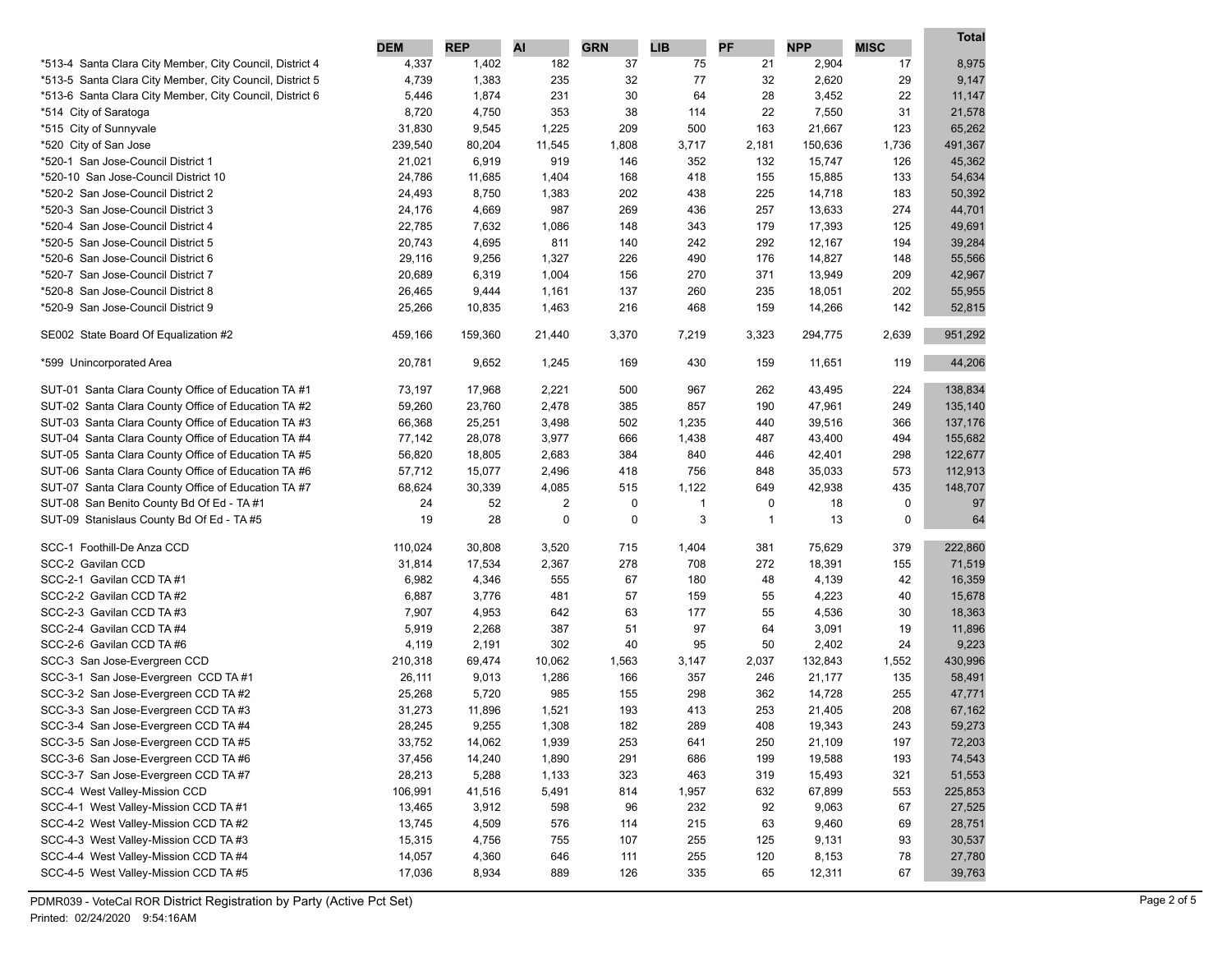|                                                          | <b>DEM</b> | <b>REP</b> | AI    | <b>GRN</b>     | <b>LIB</b> | PF             | <b>NPP</b> | <b>MISC</b>  | Total   |
|----------------------------------------------------------|------------|------------|-------|----------------|------------|----------------|------------|--------------|---------|
| SCC-4-6 West Valley-Mission CCD TA #6                    | 17,092     | 7,102      | 1,014 | 127            | 338        | 106            | 9,921      | 92           | 35,792  |
| SCC-4-7 West Valley-Mission CCD TA #7                    | 16,281     | 7,943      | 1,013 | 133            | 327        | 61             | 9,860      | 87           | 35,705  |
| SCC-5 Yosemite CCD TA #4                                 | 19         | 28         | 0     | 0              | 3          | $\mathbf{1}$   | 13         | 0            | 64      |
|                                                          |            |            |       |                |            |                |            |              |         |
| SUS-1 Gilroy Unified SD                                  | 15,286     | 7,260      | 1,051 | 135            | 298        | 127            | 8,448      | 62           | 32,667  |
| SUS-2 Morgan Hill Unified SD                             | 16,498     | 10,218     | 1,313 | 143            | 408        | 145            | 9,922      | 93           | 38,740  |
| SUS-2-1 Morgan Hill Unified SD TA #1                     | 2,608      | 1,928      | 207   | 19             | 78         | 10             | 1,649      | 18           | 6,517   |
| SUS-2-2 Morgan Hill Unified SD TA #2                     | 2,391      | 1,947      | 246   | 16             | 65         | 22             | 1,366      | 11           | 6,064   |
| SUS-2-3 Morgan Hill Unified SD TA#3                      | 2,094      | 1,357      | 171   | 29             | 57         | 14             | 1,225      | 9            | 4,956   |
| SUS-2-4 Morgan Hill Unified SD TA#4                      | 2,299      | 1,618      | 197   | 22             | 50         | 26             | 1,440      | 15           | 5,667   |
| SUS-2-5 Morgan Hill Unified SD TA#5                      | 2,674      | 1,324      | 207   | 19             | 60         | 25             | 1,626      | 17           | 5,952   |
| SUS-2-6 Morgan Hill Unified SD TA#6                      | 2,358      | 1,122      | 149   | 16             | 46         | 18             | 1,395      | 13           | 5,117   |
| SUS-2-7 Morgan Hill Unified SD TA#7                      | 2,074      | 922        | 136   | 22             | 52         | 30             | 1,221      | 10           | 4,467   |
| SUS-3 Santa Clara Unified SD                             | 33,551     | 10,452     | 1,476 | 254            | 535        | 194            | 21,956     | 161          | 68,579  |
| SUS-3-1 Santa Clara Unified SD TA #1 (Alviso)            | 3,287      | 818        | 152   | 19             | 61         | 26             | 2,030      | 16           | 6,409   |
| SUS-3-2 Santa Clara Unified SD TA #2 (Jefferson)         | 22,187     | 7,219      | 948   | 184            | 355        | 110            | 15,309     | 109          | 46,421  |
| SUS-3-3 Santa Clara Unified SD TA #3<br>(Santa Clara)    | 8,077      | 2,415      | 376   | 51             | 119        | 58             | 4,617      | 36           | 15,749  |
| SUS-4 Palo Alto Unified SD                               | 26,849     | 5,248      | 595   | 175            | 259        | 58             | 14,719     | 80           | 47,983  |
| SUS-5 San Jose Unified SD                                | 72,233     | 24,167     | 3,471 | 633            | 1,267      | 496            | 39,622     | 502          | 142,391 |
| SUS-5-1 San Jose Unified SD TA #1                        | 11,546     | 2,010      | 436   | 132            | 172        | 135            | 5,834      | 136          | 20,401  |
| SUS-5-2 San Jose Unified SD TA #2                        | 17,741     | 3,782      | 734   | 176            | 307        | 121            | 9,232      | 106          | 32,199  |
| SUS-5-3 San Jose Unified SD TA #3                        | 15,815     | 5,593      | 726   | 139            | 308        | 69             | 7,879      | 103          | 30,632  |
| SUS-5-4 San Jose Unified SD TA #4                        | 13,684     | 5,455      | 779   | 104            | 245        | 106            | 7,575      | 89           | 28,037  |
| SUS-5-5 San Jose Unified SD TA #5                        | 13,447     | 7,327      | 796   | 82             | 235        | 65             | 9,102      | 68           | 31,122  |
| SUS-6 Milpitas Unified School District                   | 14,767     | 5,169      | 709   | 89             | 195        | 136            | 12,128     | 71           | 33,264  |
| SUS-H Patterson Joint Unified SD - TA #2                 | 19         | 28         | 0     | 0              | 3          | $\overline{1}$ | 13         | 0            | 64      |
| SHS-1 Campbell Union High SD                             | 57,897     | 22,663     | 3,099 | 447            | 1,102      | 392            | 34,933     | 325          | 120,858 |
| SHS-2 East Side Union High SD                            | 123,799    | 40,243     | 5,910 | 844            | 1,695      | 1,412          | 81,404     | 984          | 256,291 |
| SHS-3 Fremont Union High SD                              | 51,576     | 16,474     | 1,863 | 304            | 701        | 219            | 41,432     | 212          | 112,781 |
| SHS-6 Los Gatos-Saratoga Joint Union High SD             | 15,080     | 8,304      | 889   | 110            | 311        | 39             | 10,709     | 62           | 35,504  |
| SHS-7 Mountain View-Los Altos Union High School District | 31,587     | 9,082      | 1,062 | 236            | 444        | 104            | 19,471     | 87           | 62,073  |
| SHS-8 San Benito High SD                                 | 24         | 52         | 2     | 0              | 1          | 0              | 18         | 0            | 97      |
|                                                          |            |            |       |                |            |                |            |              |         |
| SUS-7 Mountain View Whisman School District              | 18,350     | 3,799      | 554   | 153            | 261        | 73             | 10,656     | 50           | 33,896  |
| SUS-A Alum Rock Union School District                    | 24,064     | 5,773      | 959   | 157            | 279        | 345            | 14,233     | 226          | 46,036  |
| SUS-B Berryessa Union School District                    | 18,468     | 6,689      | 899   | 112            | 248        | 156            | 14,219     | 101          | 40,892  |
| SUS-C Cambrian School District                           | 8,400      | 3,485      | 492   | 64             | 164        | 59             | 4,797      | 41           | 17,502  |
| SUS-D Campbell Union School District                     | 25,100     | 9,181      | 1,282 | 211            | 478        | 175            | 14,649     | 133          | 51,209  |
| SUS-E Cupertino Union School District                    | 32,219     | 11,245     | 1,144 | 187            | 373        | 105            | 28,983     | 136          | 74,392  |
| SUS-F Evergreen School District                          | 26,021     | 9,444      | 1,159 | 142            | 252        | 257            | 18,072     | 201          | 55,548  |
| SUS-G Franklin-McKinley School District                  | 18,658     | 6,066      | 948   | 141            | 261        | 317            | 12,787     | 186          | 39,364  |
| SUS-K North County Joint Union School District           | 24         | 52         | 2     | 0              | 1          | 0              | 18         | 0            | 97      |
| SUS-L Oak Grove School District                          | 28,057     | 9,826      | 1,552 | 238            | 520        | 253            | 16,681     | 203          | 57,330  |
| SUS-L-1 Oak Grove School District TA #1                  | 5,265      | 1,685      | 263   | 49             | 94         | 62             | 3,142      | 33           | 10,593  |
| SUS-L-2 Oak Grove School District TA #2                  | 5,101      | 1,375      | 242   | 42             | 82         | 52             | 2,928      | 44           | 9,866   |
| SUS-L-3 Oak Grove School District TA #3                  | 5,861      | 2,228      | 326   | 54             | 116        | 44             | 3,442      | 40           | 12,111  |
| SUS-L-4 Oak Grove School District TA #4                  | 5,555      | 2,363      | 357   | 48             | 119        | 27             | 3,285      | 28           | 11,782  |
| SUS-L-5 Oak Grove School District TA #5                  | 6,275      | 2,175      | 364   | 45             | 109        | 68             | 3,884      | 58           | 12,978  |
| SUS-M Orchard School District                            | 2,967      | 879        | 158   | 27             | 57         | 26             | 2,343      | 22           | 6,479   |
| SUS-N Lakeside Joint School District                     | 195        | 106        | 10    | $\overline{c}$ | 11         | $\mathbf{1}$   | 114        | 0            | 439     |
| SUS-P Loma Prieta Joint Union School District            | 339        | 167        | 17    | 7              | 14         | 3              | 183        | $\mathbf{1}$ | 731     |

PDMR039 - VoteCal ROR District Registration by Party (Active Pct Set)

 $\overline{\phantom{0}}$ 

**Total**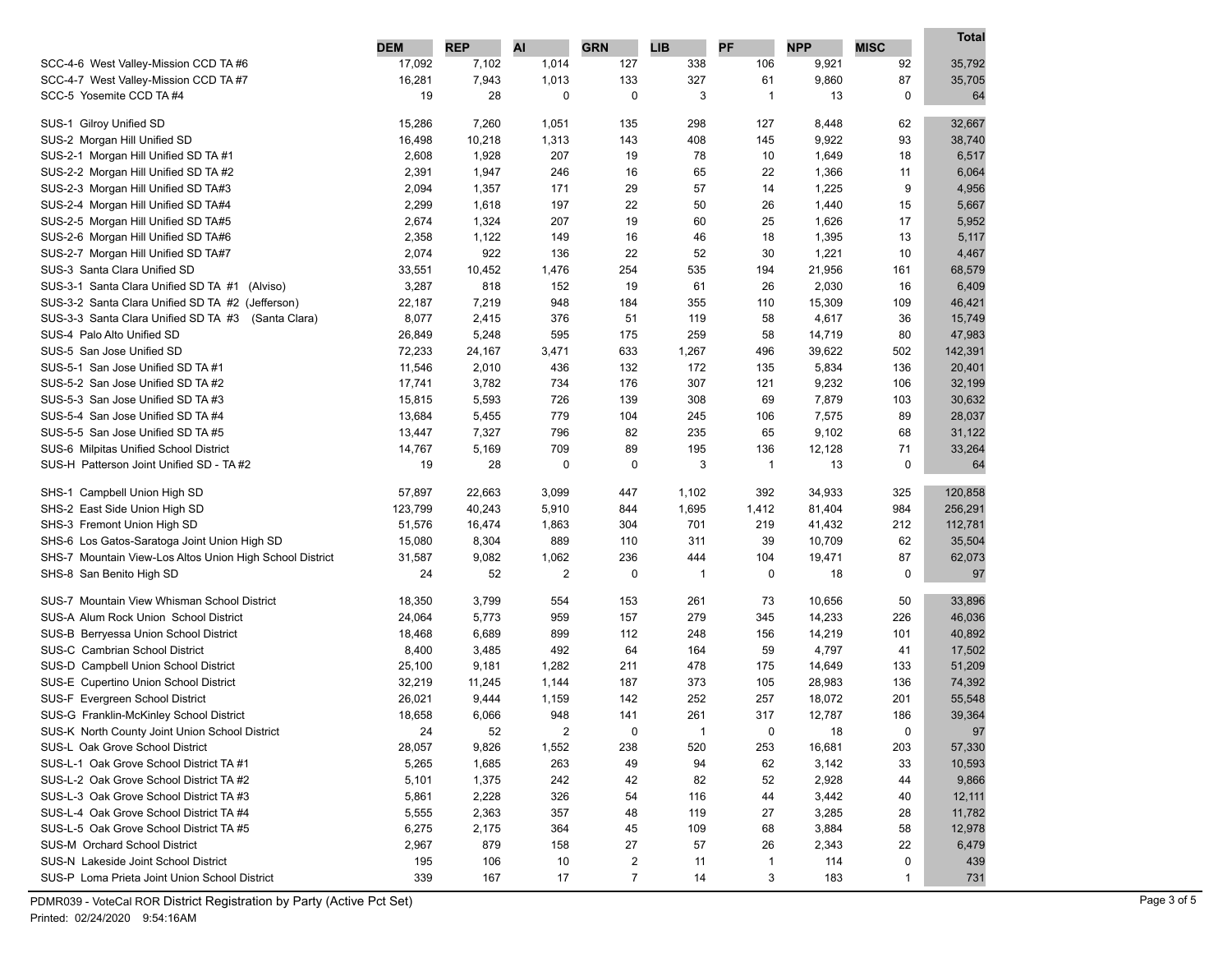|                                                                                            |            |            |                |                           |                   |                   |            |              | <b>Total</b> |
|--------------------------------------------------------------------------------------------|------------|------------|----------------|---------------------------|-------------------|-------------------|------------|--------------|--------------|
|                                                                                            | <b>DEM</b> | <b>REP</b> | AI             | <b>GRN</b>                | <b>LIB</b>        | <b>PF</b>         | <b>NPP</b> | <b>MISC</b>  |              |
| SUS-Q Los Altos School District                                                            | 13,237     | 5,283      | 508            | 83                        | 183               | 31                | 8,815      | 37           | 28,177       |
| <b>SUS-R Los Gatos Union School District</b>                                               | 8,892      | 4,662      | 614            | 70                        | 205               | 26                | 5,300      | 42           | 19,811       |
| <b>SUS-S</b> Luther Burbank School District                                                | 1,033      | 154        | 54             | 9                         | 18                | 24                | 478        | 11           | 1,781        |
| SUS-U Moreland School District                                                             | 11,421     | 4,054      | 566            | 72                        | 222               | 80                | 7,688      | 69           | 24,172       |
| SUS-V Mount Pleasant School District                                                       | 5,564      | 1,566      | 235            | 27                        | 78                | 58                | 3,069      | 45           | 10,642       |
| SUS-W Saratoga Union School District                                                       | 5,654      | 3,369      | 248            | 31                        | 81                | 9                 | 5,112      | 19           | 14,523       |
| SUS-X Sunnyvale School District                                                            | 19,357     | 5,229      | 719            | 117                       | 328               | 114               | 12,449     | 76           | 38,389       |
| SUS-Y Union School District                                                                | 11,943     | 5,789      | 705            | 91                        | 220               | 54                | 7,321      | 71           | 26,194       |
| UDEL-6 Saratoga Fire Protection District                                                   | 3,631      | 2,149      | 167            | 22                        | 52                | $\overline{7}$    | 3,272      | 11           | 9,311        |
| HOSP01 El Camino Healthcare District                                                       | 55,092     | 16,181     | 1,954          | 370                       | 805               | 237               | 35,101     | 180          | 109,920      |
| UDEL-7 South Santa Clara Valley Memorial District                                          | 15,292     | 7,298      | 1,044          | 135                       | 299               | 128               | 8,445      | 62           | 32,703       |
| PK07 Guadalupe-Coyote Resource Conservation District                                       | 75,063     | 26,653     | 3,436          | 479                       | 973               | 802               | 51,928     | 572          | 159,906      |
| PK08 Loma Prieta Resource District                                                         | 25,230     | 14,854     | 1,953          | 210                       | 579               | 198               | 14,607     | 116          | 57,747       |
| <b>UDEL-2 Burbank Sanitary District</b>                                                    | 1,008      | 176        | 57             | 8                         | 20                | 20                | 461        | 8            | 1,758        |
| <b>UDEL-3 Cupertino Sanitary District</b>                                                  | 14,032     | 5,168      | 492            | 69                        | 150               | 44                | 13,601     | 55           | 33,611       |
| UDEL-4 West Bay Sanitary District                                                          | 21         | 6          | $\mathbf{1}$   | $\mathbf 0$               | 0                 | $\mathbf 0$       | 12         | 0            | 40           |
|                                                                                            |            |            |                |                           |                   |                   |            |              |              |
| PK12 Pacheco Storm Water District                                                          | 3          | 9          | 0              | 0                         | 0                 | 0                 | 5          | 0            | 17           |
| PK18 Lion's Gate Community Services District                                               | 17         | 32         | $\overline{1}$ | 0                         | $\mathbf{1}$      | 0                 | 12         | 0            | 63           |
| PK10 North County Library Authority                                                        | 12,732     | 5,508      | 468            | 75                        | 177               | 27                | 8,289      | 34           | 27,310       |
| PK11 Santa Clara County Library District Joint Powers A                                    | 107,384    | 47,191     | 5,720          | 754                       | 1,870             | 660               | 73,953     | 470          | 238,002      |
| PK14 Library Joint Powers Authority of Santa Clara Coun                                    | 107,384    | 47,191     | 5,720          | 754                       | 1,870             | 660               | 73,953     | 470          | 238,002      |
| PK01 Mid-Peninsula Regional Open Space District                                            | 126,999    | 41,092     | 4,613          | 851                       | 1,801             | 428               | 84,974     | 442          | 261,200      |
| PK01-1 Mid-Peninsula Regional Open Space Dist-Ward 1                                       | 29,342     | 14,627     | 1,463          | 185                       | 504               | 77                | 22,865     | 129          | 69,192       |
| PK01-2 Mid-Peninsula Regional Open Space Dist-Ward 2                                       | 25,051     | 8,050      | 822            | 161                       | 304               | 84                | 17,740     | 76           | 52,288       |
| PK01-3 Mid-Peninsula Regional Open Space Dist-Ward 3                                       | 23,197     | 6,535      | 899            | 153                       | 393               | 132               | 15,145     | 92           | 46,546       |
| PK01-4 Mid-Peninsula Regional Open Space Dist-Ward 4                                       | 29,969     | 8,002      | 976            | 216                       | 415               | 92                | 18,015     | 79           | 57,764       |
| PK01-5 Mid-Peninsula Regional Open Space Dist-Ward 5                                       | 19,440     | 3,878      | 453            | 136                       | 185               | 43                | 11,209     | 66           | 35,410       |
| PK09 Santa Clara Valley Open Space Authority                                               | 318,893    | 112,488    | 15,969         | 2,410                     | 5,181             | 2,778             | 202,558    | 2,147        | 662,424      |
| PK09-1 Santa Clara Valley Open Space Authority Dist-1                                      | 49,799     | 26,555     | 3,329          | 363                       | 1,020             | 330               | 30,531     | 304          | 112,231      |
| PK09-2 Santa Clara Valley Open Space Authority Dist-2                                      | 42,108     | 14,248     | 2,010          | 264                       | 598               | 392               | 32,800     | 232          | 92,652       |
| PK09-3 Santa Clara Valley Open Space Authority Dist-3                                      | 48,043     | 13,255     | 2,088          | 391                       | 783               | 298               | 28,944     | 255          | 94,057       |
| PK09-4 Santa Clara Valley Open Space Authority Dist- 4                                     | 47,650     | 17,073     | 2,345          | 375                       | 890               | 295               | 30,596     | 235          | 99,459       |
| PK09-5 Santa Clara Valley Open Space Authority Dist-5                                      | 48,652     | 19,654     | 2,734          | 399                       | 875               | 374               | 28,030     | 300          | 101,018      |
| PK09-6 Santa Clara Valley Open Space Authority Dist- 6                                     | 38,294     | 7,290      | 1,453          | 324                       | 528               | 510               | 21,092     | 449          | 69,940       |
| PK09-7 Santa Clara Valley Open Space Authority Dist-7                                      | 44,347     | 14,413     | 2,010          | 294                       | 487               | 579               | 30,565     | 372          | 93,067       |
| PK03-1 Flood Control - North West Zone                                                     | 65,494     | 17,168     | 1,932          | 447                       | 799               | 179               | 39,571     | 198          | 125,788      |
| PK03-2 Flood Control - North Central Zone                                                  | 98,916     | 34,481     | 4,138          | 674                       | 1,544             | 490               | 72,675     | 458          | 213,376      |
| PK03-3 Flood Control - Central Zone                                                        | 146,264    | 53,839     | 7,781          | 1,219                     | 2,748             | 1,036             | 84,173     | 913          | 297,973      |
| PK03-4 Flood Control - East Zone                                                           | 121,291    | 39,051     | 5,552          | 788                       | 1,530             | 1,370             | 82,846     | 943          | 253,371      |
| PK03-5 Flood Control - South Zone                                                          | 26,775     | 14,673     | 2,023          | 238                       | 587               | 237               | 15,214     | 118          | 59,865       |
|                                                                                            |            |            |                |                           |                   |                   |            |              |              |
| PK06 San Martin County Water District                                                      | 162        | 94         | 15             | $\mathbf{1}$              | 3                 | 8                 | 90         | 0            | 373          |
| PK13 Pacheco Pass Water District<br><b>UDEL-1 Aldercroft Heights County Water District</b> | 20         | 25         | $\mathbf{1}$   | $\pmb{0}$<br>$\mathbf{1}$ | $\mathbf{1}$<br>3 | 0<br>$\mathbf{1}$ | 10         | 0            | 57           |
|                                                                                            | 119        | 32         | 5              |                           |                   |                   | 49         | $\mathbf{1}$ | 211          |